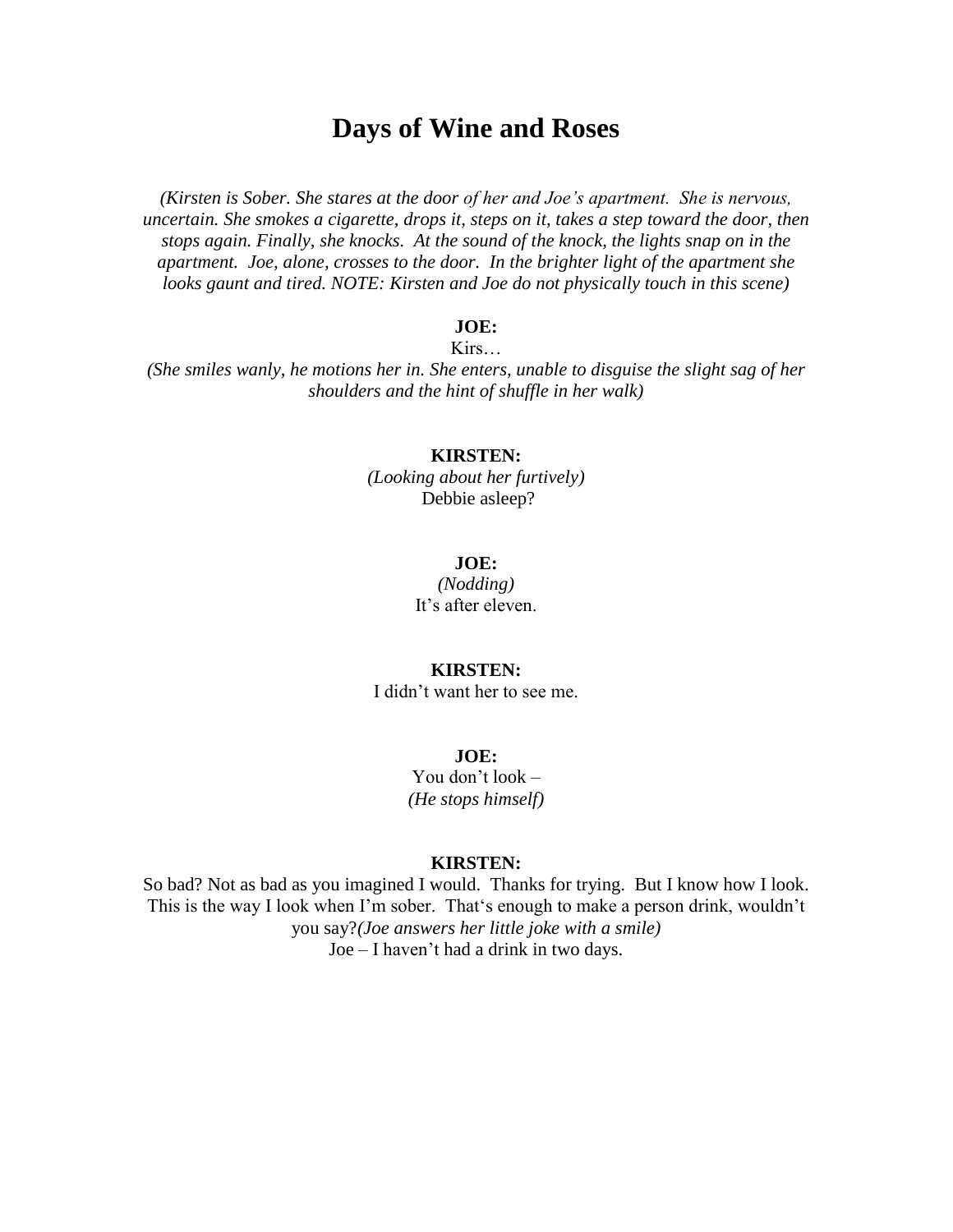Well, that's terrific – that's terrific

# **KIRSTEN:**

It wasn't easy. But – I wanted to talk to you, so I thought I would try to make myself deserve it, at least a little. Sort of a penance, you might say.

## **JOE:**

You'd be surprised how much fun you can have sober, once you get the hang of it.

# **KIRSTEN:**

And you've got the hang of it.

# **JOE:**

I think so. And believe me, it's the greatest. *(She turns away, barely able to keep herself in check)*

#### **KIRSTEN:**

I want to come home.

#### **JOE:**

*(Finally)*

It's been a long road, a lot of detours. I can forgive you, I can try to help you, but I don't know if I can take you back. I don't know if I can forget enough. I thought I could, but now I don't know.

#### **KIRSTEN:**

You're talking about them. Yes, there were plenty of them. But they were nothing. I never looked at them. They had no identity. I never gave anything out of myself to them. I thought they would keep me from being so lonely, but I was just as lonely, because love is the only thing that can keep you from being lonely, and I didn't have that.

# **JOE:**

I'm listening, Kirs. There's a little kid in there asleep who sure would like to wake up and find you here, so all you have to do is say the right words.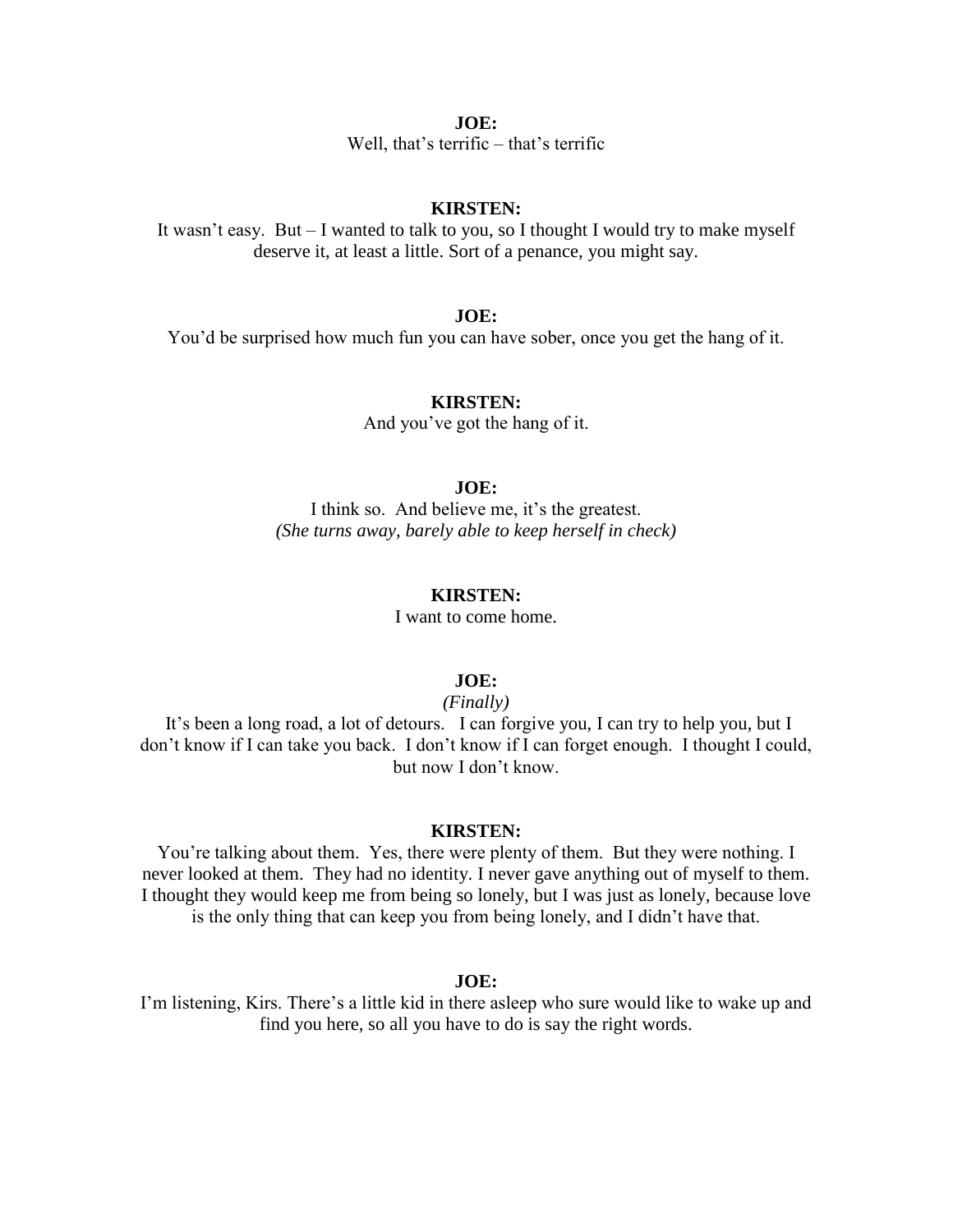### **KIRSTEN:**

I don't know if I have the right words. That's why it took me so long to get here. You see – the world looks dirty to me when I'm not drinking – like the water in the Hudson when you look too close. I don't think I can ever stop drinking, Joe – not completely, like you. I couldn't.

# **JOE:**

You could –

# **KIRSTEN:**

-if I wanted to, really wanted to. But I don't. I know that now. I want things to look prettier than they are. But I could control it if I had you to help me. I know I could. I know I could be all right if we ere back together again and things were like they used to be and I wasn't so nervous. But I need to be loved. I get so lonely from not being loved, I can't stand it.

#### **JOE:**

I want to love you, Kirs, but I'm afraid of you. I'm an alcoholic. I can't take a drink. But I'm afraid of what we do to each other. If you'd only say you'd try-

#### **KIRSTEN:**

I know this sounds crazy but – I can't face the idea of never having another drink.

**JOE:** One day at a time. One day at a time.

#### **KIRSTEN:**

*(Overlapping)* I can't. I can't.

#### **JOE:**

Doesn't it impress you at all that I've been sober for almost a year, that I'm delighted to be this way, that I'm working steady and feeling great, that Debbie and I are moving out of this dump into a decent place? And all because I'm sober.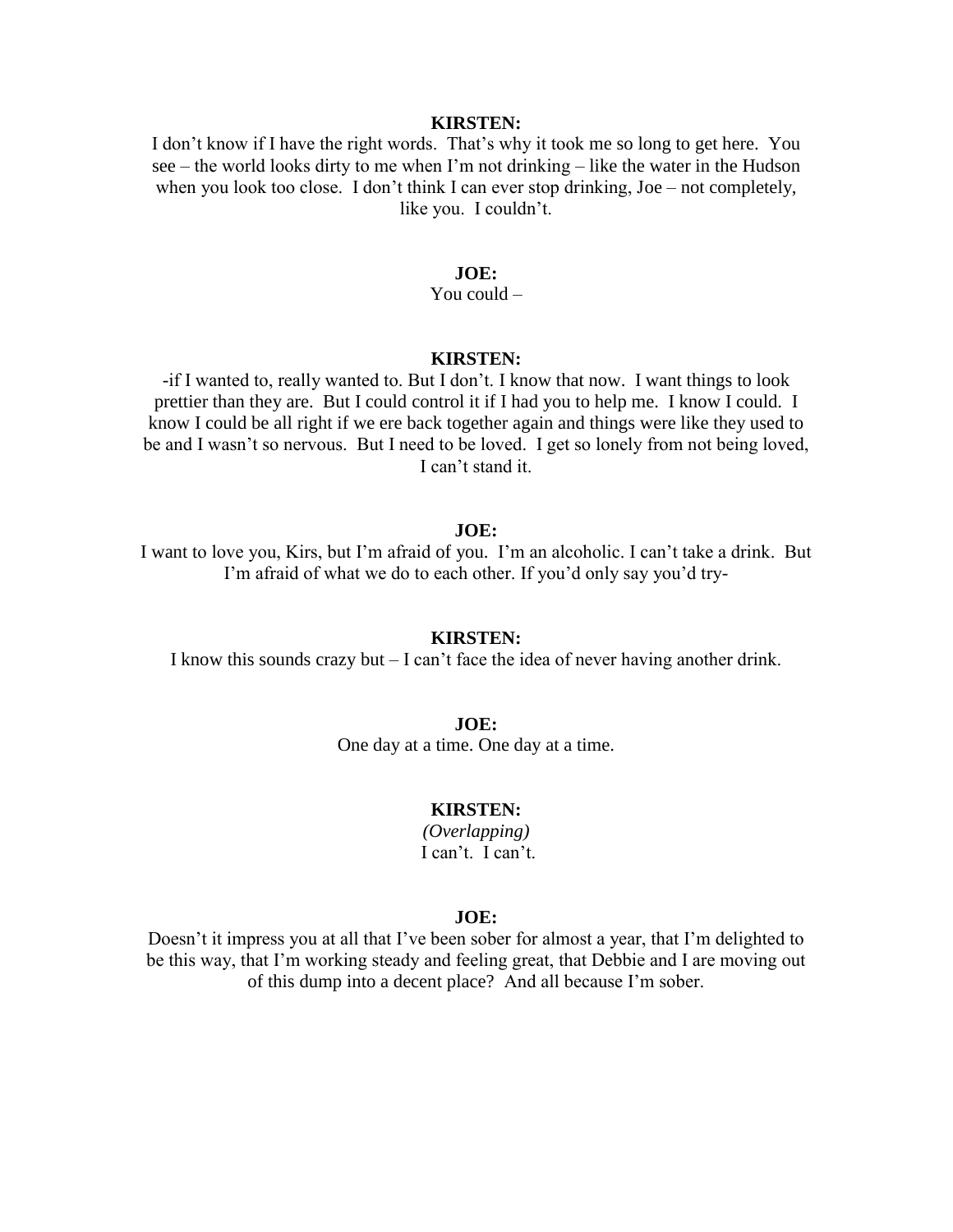# **KIRSTEN:**

You're strong, Joe. That's why I know you can help me now. If we only had it back like it was –

# **JOE:**

*(Too loud)*  Back like it- !

*(He stops himself, remembering Debbie. Then he continues in a low voice)*  Do you remember how it really was, Kirs? It was you and me and booze. A threesome. A threesome! Rememeber? Oh, it was great while it lasted, don't get me wrong –

### **KIRSTEN:**

*(Pathetically eager*) And we can have it back that way! I know we can! If –

#### **JOE:**

You can't control yourself! You're an alcoholic, same as I am!

#### **KIRSTEN:**

No!

# **JOE:**

You and I were a couple of drunks on a sea of booze in a leaky boat! And it sank! But I've got a hold of something to keep me from going under, and I'm not going to let go, not for you, not for anybody. If you want to grab on, grab on, but there's only room for you and me. No threesome.

*(She turns away abruptly with a kid if desperate anguish, crosses to the door and opens it. Then she stops, as though staring out at the world, struggling with herself.)*

#### **KIRSTEN:**

*(Finally)*  I can't get over how dirty everything looks.

# **JOE:**

Try it one more day.